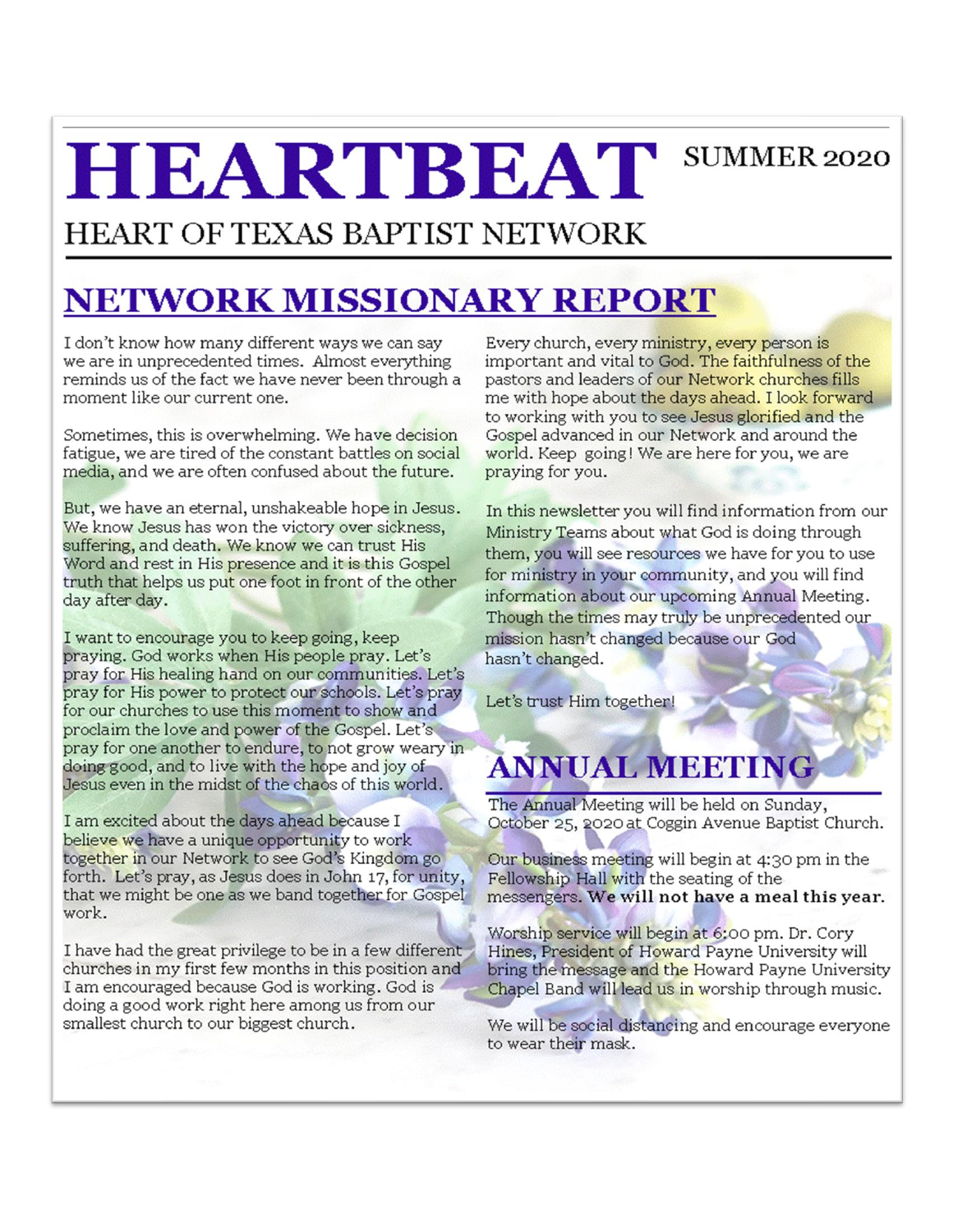# **THE MISSION TEAM**

The function of the Mission Team can be summed up in two broad objectives.

- 1. Missions Education: to foster a greater awareness of what God is doing to glorify Himself among the nations. The Team will:
	- · Provide learning opportunities for HOTBN member churches that stimulate a greater passion for God's glory in our local communities and world.
	- · Publicize the work of a missionary family each year so that network churches will pray and advocate for missionaries.
	- · Create tools that help us engage more meaningfully with internationals in our communities. People from many different countries live in our communities.
- 2. Increased partnership by network churches in mission trips: Currently, the approach of the HOTBN office is not to create mission trips led by the Network Missionary. Considering that our network churches already go on mission trips, the approach is to encourage network churches to invite folks from network churches to join them on their mission trips. In addition, each year the team will emphasize a mission trip in each setting: local, domestic, and international.

At the Annual Meeting, the Mission Team will present our plan for the last months of 2020 and throughout 2021.

# **EQUIPPING TEAM**

We will be hosting a conference at the Network office on Saturday, September 12th from 9:00 am to 12:00 pm. Wes Carroll, from Eastside Baptist Church in Comanche, will lead a practical training on audio/visual basics.

• Do you need better sound quality in your worship services?

• Do you have questions about technology and your church?

This will be a great opportunity for you to learn from Wes.

We hope you will join us. Please RSVP to the Resource office by September 10, 2020. You can do so by calling Abbie at 325-643-1348.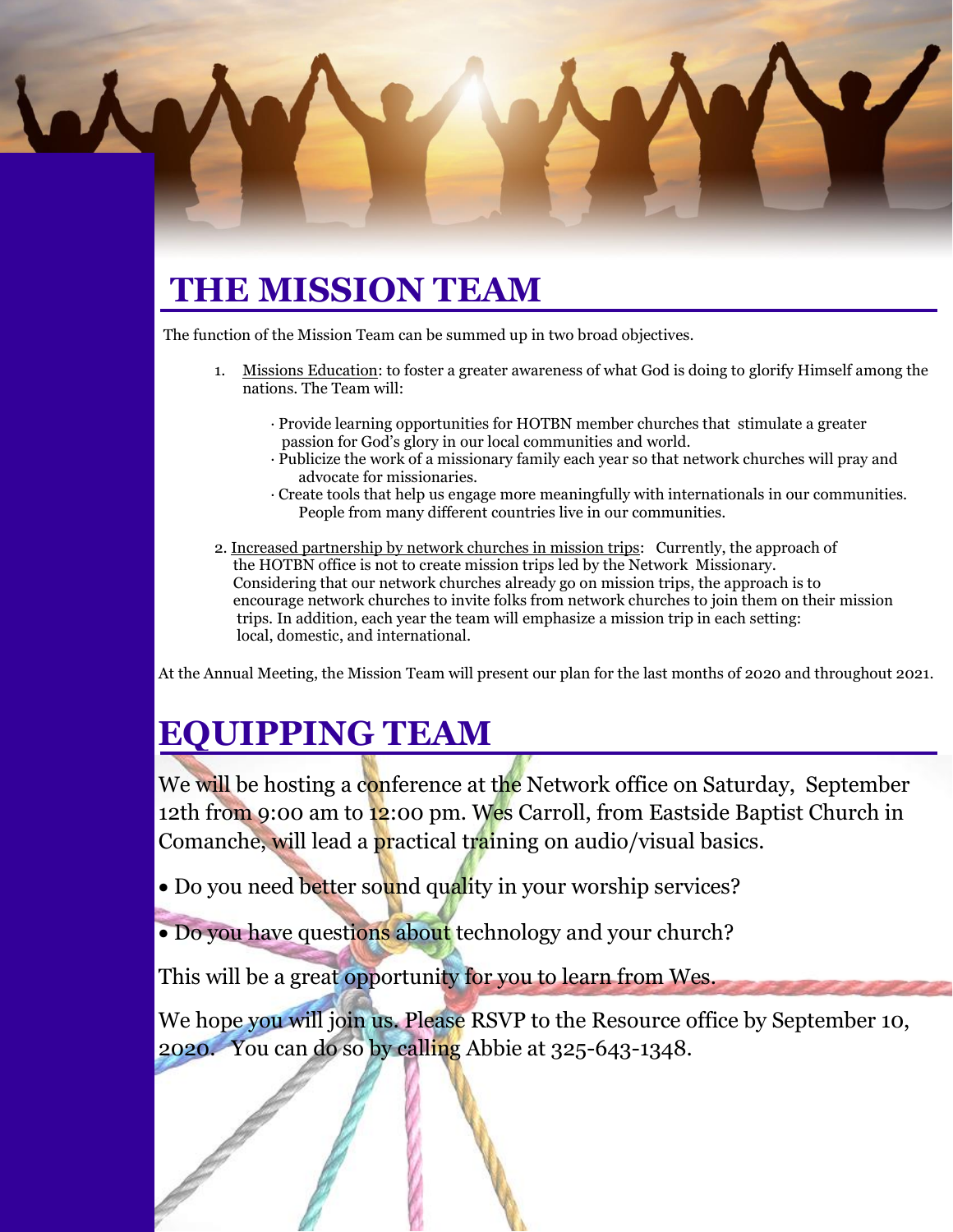# **EQUIPMENT RENTAL**

Fellowship Unit. 16' Barbecue trailer with pit, fish fryers, and a built-in serving table.

(Please be advised that this trailer is very heavy and will need to be transported with a vehicle that has a 2" trailer ball.)

**Special Thank You to Rocky Creek Baptist Church for their generous donation towards the renovation on the BBQ Trailer**



## **ANNUAL CHURCH PROFILE**

If your church relates to the BGCT (Texas Baptist) they are asking each church to submit their Annual Church Profile (ACP) online. Your church should receive an email with the following information:

*"Welcome to the Annual Church Profile (ACP) Community. Below you will find the link to set your password and log in to the Community. There is only one username and password for your organization/church. Be sure whoever is filling out the ACP for your organization/church has this information. If you need any assistance please contact Texas Baptists by calling 888-244-9400 or emailing [imt@texasbaptists.org](mailto:imt@texasbaptists.org)."*

The BGCT asks that all ACP information be submitted by **November 30, 2020**. For assistance you can contact them at **(888) 244-9400**.

#### **EXECUTIVE BOARD MEETING AMONG THE CHURCHES**

The next Executive Board meeting will be held on Monday, August 24, at the Network office at 6:30 pm.

There will be a Zoom link that we will send out a few days prior to the meeting so Executive Board members that would like to join virtually, can do so.

We will be discussing amendments to our by-laws and constitution which were mailed and e-mailed out last week. If anyone needs a copy of these amendments please contact the Resource office at 325-643-1348.





- FBC Lake Brownwood is seeking a Pastor
- FBC May is seeking a Pastor
- Star Baptist Church is seeking a Pastor
- FBC Gustine is seeking a Pastor